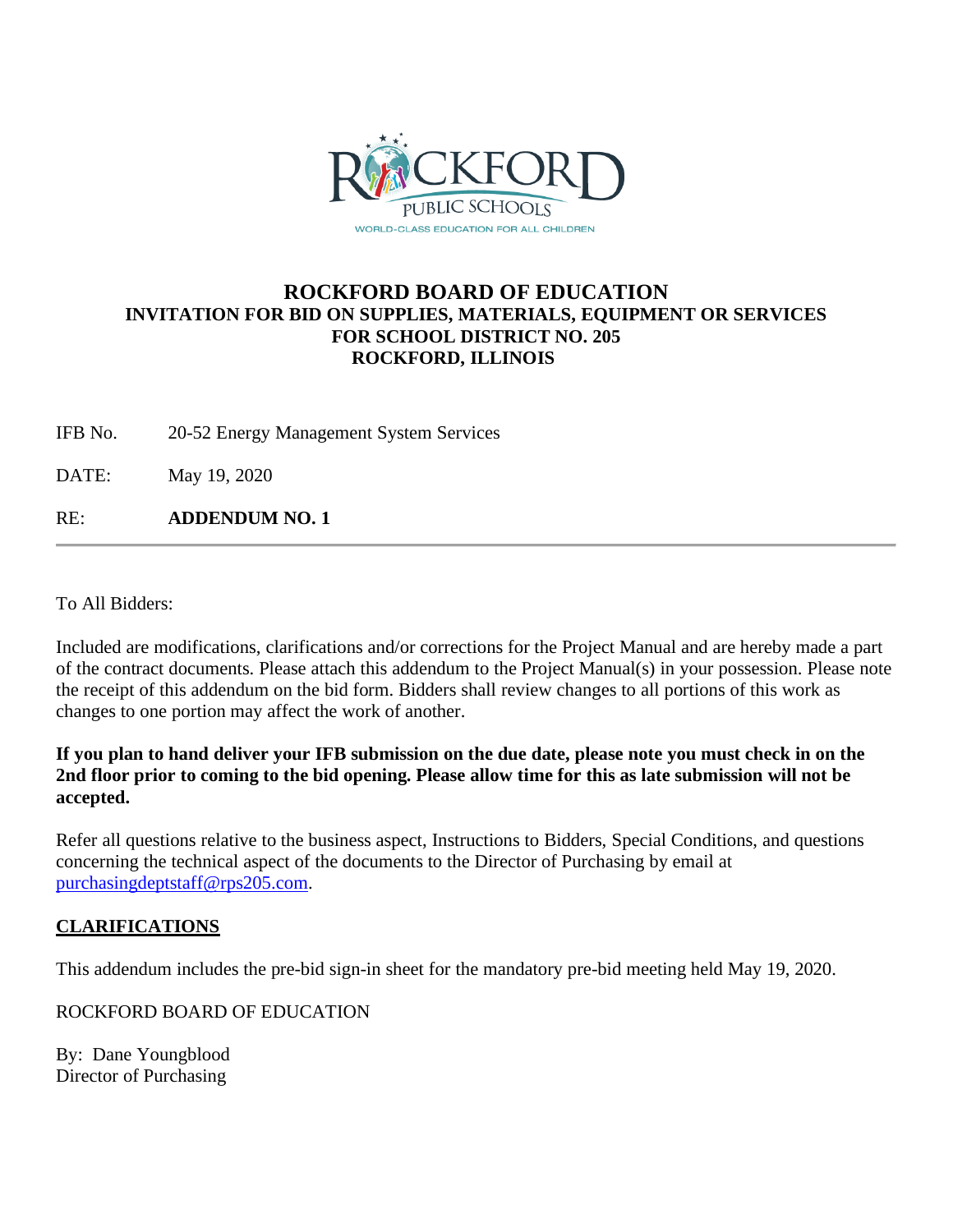# PRE-BID CONFERENCE OPENING STATEMENT

Welcome to the mandatory pre-bid conference for IFB 20-52 Energy Management System Services for the Rockford Public Schools.

The purpose of this meeting is to receive input, comments, questions, clarifications and suggested changes relative to this solicitation. As a reminder, the only acceptable changes to the Bid/RFP are formal Addenda published by the RPS Purchasing department. Additionally, the Addendum may address other issues identified by the School District.

The goal of today's meeting is to increase your knowledge of the solicitation as it is written and provide an information mechanism in which you may advise the School District of any changes it should make. Consequently, any changes you wish the Rockford Public Schools to consider must be submitted in writing to the Purchasing department before the deadline as expressed in the solicitation.

We will try to answer as many of the questions as possible. If we cannot answer a question today, we will defer that answer to the published Addendum. Additionally, minutes from this pre-bid conference will be published in the Addendum.

- $\triangleright$  Bid Opening is scheduled for June 2, 2020 at 2:00 pm Rockford Board of Education, 6th floor Conference Room. Late bids will not be accepted. Faxed or emailed bids will not be accepted.
- $\triangleright$  Board Approval June 9, 2020.
- ▶ Bid RFI Procedures All written correspondence during the bid process MUST be sent to Dane Youngblood, Director of Purchasing, via email at PurchasingDeptStaff@rps205.com. Last RFI will be accepted until May 22, 2020 at 12 pm. Last addendum will be issued by May 26, 2020 at 4:30 pm.
- $\triangleright$  Addenda will be emailed to all attendees at the pre-bid conference, posted on the RPS website and Demand Star.
- $\triangleright$  PLEASE reference the REQUIRED FORMS CHECK LIST for all documents that must be submitted with your bid offer form. All forms must be properly completed, signed and submitted or your bid will be deemed non-responsive.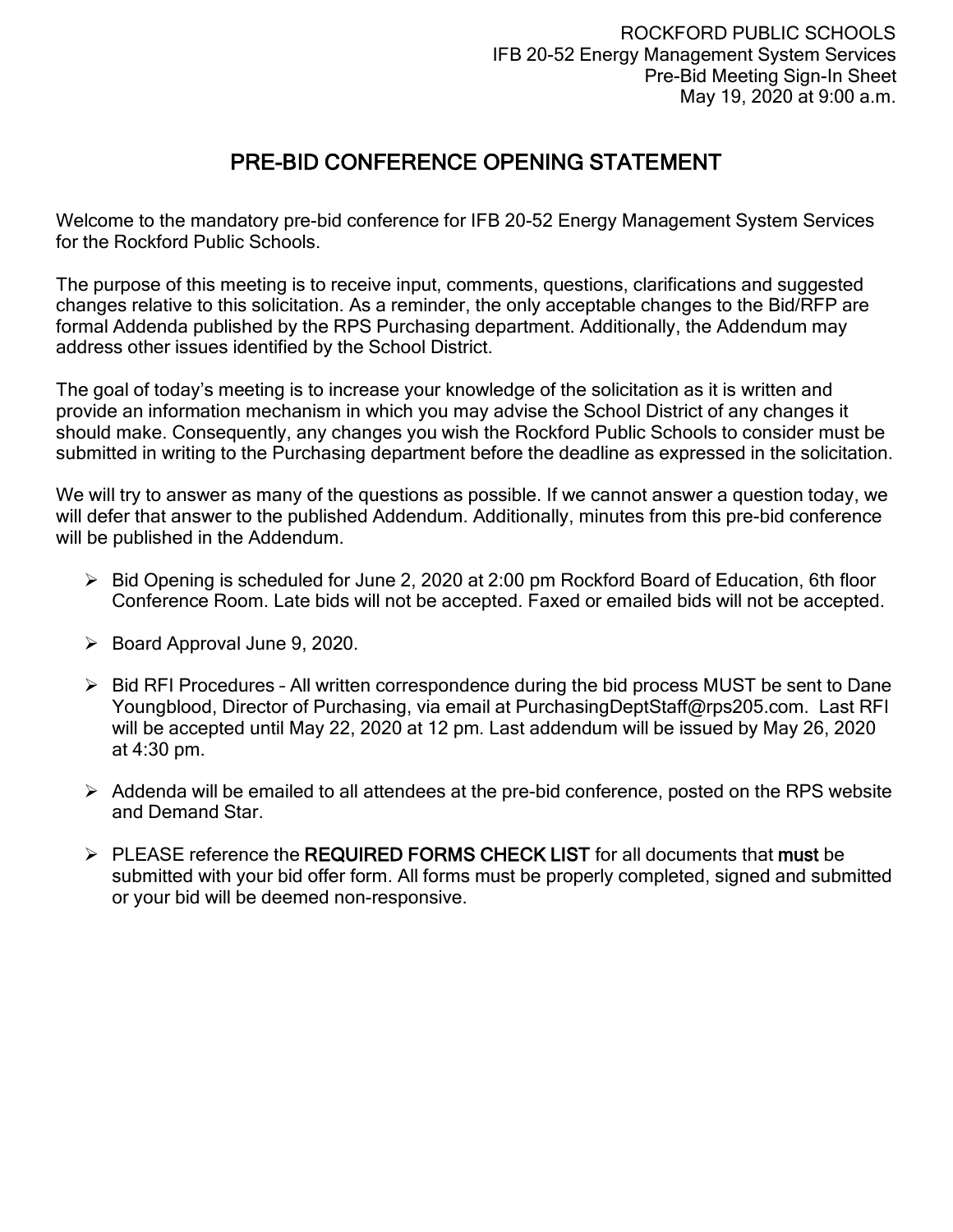ROCKFORD PUBLIC SCHOOLS IFB 20-52 Energy Management System Services Pre-Bid Meeting Sign-In Sheet May 19, 2020 at 9:00 a.m.



## PRE-BID MEETING SIGN-IN SHEET

IFB 20-52 Energy Management System Services

## PLEASE WRITE EMAIL ADDRESS SO THAT IT IS LEGIBLE IN ORDER TO RECEIVE ADDENDUM INFORMATION

|              | <b>Printed Name</b>       | <b>Company Name</b>            | <b>Company Address</b>                           | <b>Telephone</b>                                | E-mail             |
|--------------|---------------------------|--------------------------------|--------------------------------------------------|-------------------------------------------------|--------------------|
|              | <b>Pattie Krippendorf</b> | <b>Mechanical Incorporated</b> | 2279 Yellow Creek Road<br>Freeport IL 61032      | Ph. 815-238-<br>3954<br>Office 815-235-<br>1955 | pattie@mechinc.com |
| $\mathbf{2}$ | <b>Erik Wintlend</b>      | <b>EWI HVAC</b>                | 9853 N. Alpine #244, Machesney<br>Park, IL 61115 | (815) 520-4887                                  | erik@ewihvac.com   |
| 3            | Adam Koch                 | <b>Ensol Energy Management</b> | 3685 Commercial Ave, Northbrook, IL<br>60062     | (866) 815-6322                                  | Adam@EnsolUSA.com  |
|              |                           |                                |                                                  |                                                 |                    |
| 5            |                           |                                |                                                  |                                                 |                    |
| 6            |                           |                                |                                                  |                                                 |                    |
|              |                           |                                |                                                  |                                                 |                    |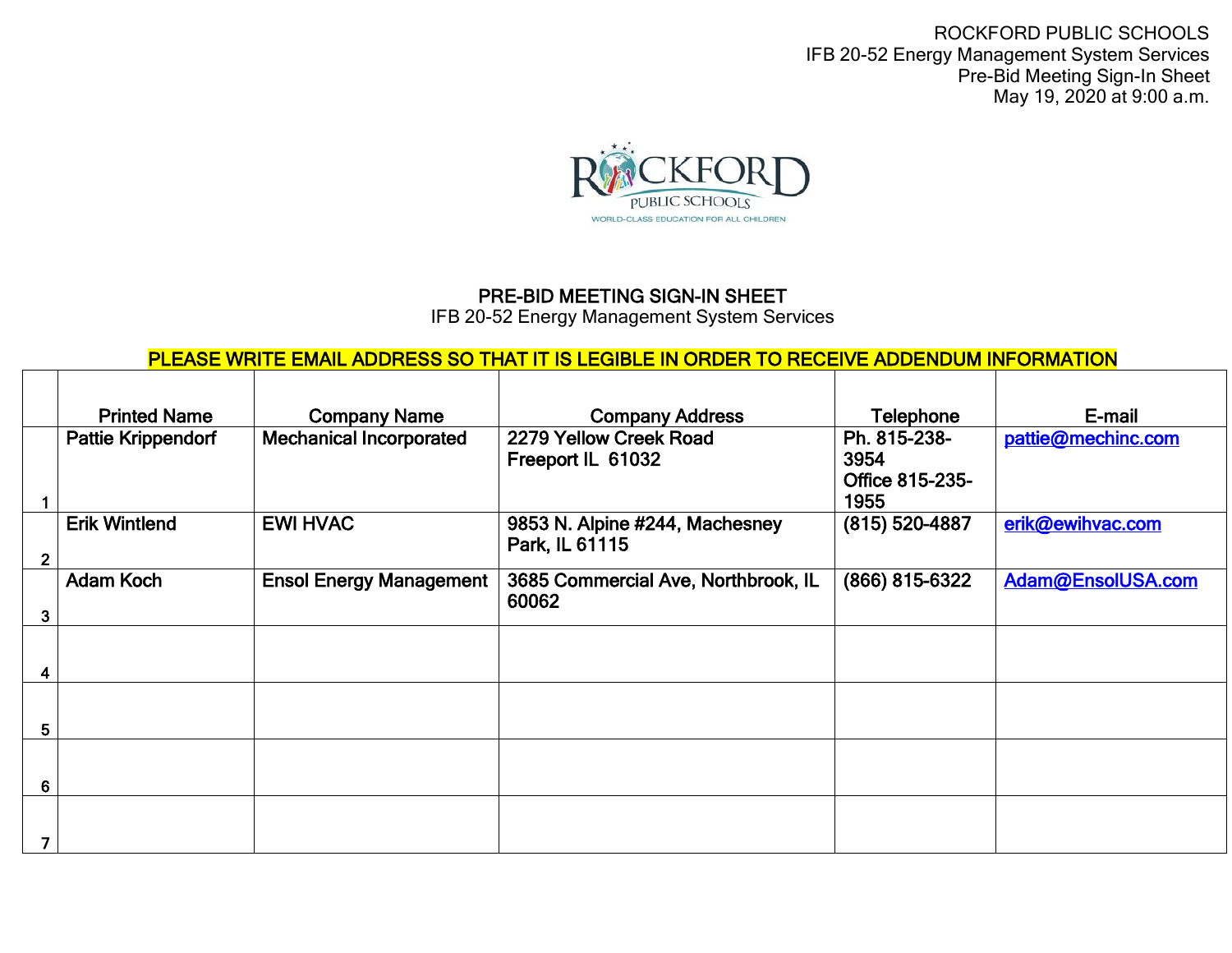## ROCKFORD PUBLIC SCHOOLS IFB 20-52 Energy Management System Services

Pre-Bid Meeting Sign-In Sheet May 19, 2020 at 9:00 a.m.

| $\boldsymbol{8}$ |                     |                     |                        |                  |        |
|------------------|---------------------|---------------------|------------------------|------------------|--------|
|                  | <b>Printed Name</b> | <b>Company Name</b> | <b>Company Address</b> | <b>Telephone</b> | E-mail |
| $\boldsymbol{9}$ |                     |                     |                        |                  |        |
| 10               |                     |                     |                        |                  |        |
| 11               |                     |                     |                        |                  |        |
| 12               |                     |                     |                        |                  |        |
| 13               |                     |                     |                        |                  |        |
| $14$             |                     |                     |                        |                  |        |
| 15               |                     |                     |                        |                  |        |
|                  |                     |                     |                        |                  |        |
| 16               |                     |                     |                        |                  |        |
| 17               |                     |                     |                        |                  |        |
| 18<br>19         |                     |                     |                        |                  |        |